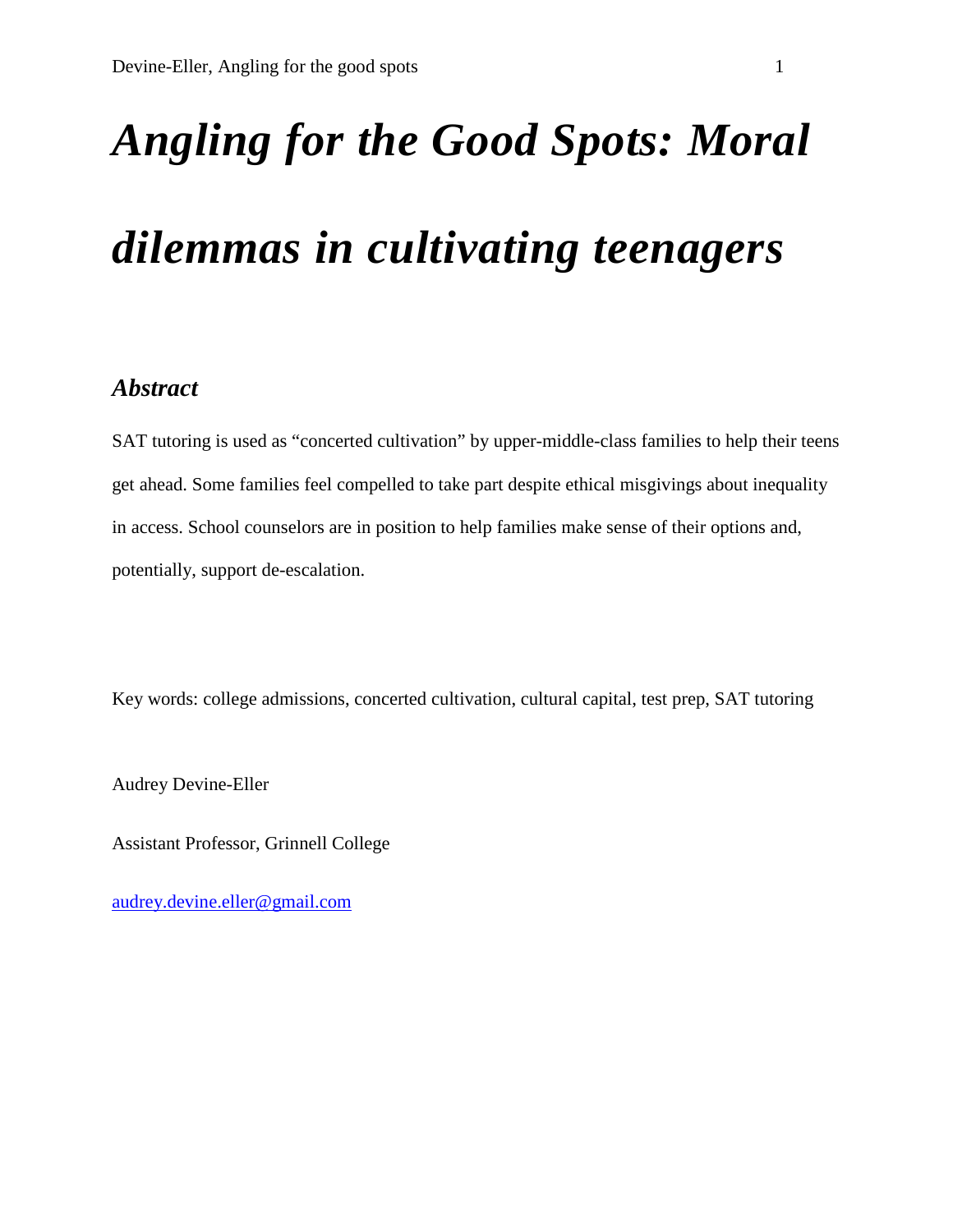Wherever SAT scores are important in college admissions, SAT tutoring is part of the story about college access inequalities. Higher-income students have better access to high-cost and high-quality test prep, an investment that pays off in score improvements and college admissions (Buchmann, Condron, & Roscigno, 2010).

The frenzy for elite college admissions is not without cause; admissions are increasingly competitive in part because students with higher school achievements have better jobs, more economic stability, higher levels of knowledge and cognitive development, higher political and social participation, higher psychological well-being, better physical health, and lower mortality rates (Pallas, 2000). Who can blame parents for seeking these advantages for their children? The proliferation of "how-to" books and insider's accounts of the admissions process both reflects and encourages the stress of keeping up with demanding academics and extracurriculars while vying for slots at the most prestigious colleges (Robbins, 2006; Steinberg, 2002; Toor, 2001) .

But socioeconomic differences account for almost all the inequality in college entry and graduation rates (Hout, 2012). Well-off teens engage in intense résumé-polishing in preparation for scrutiny by admissions officers (Redding, 2013; Stevens, 2007). Savvy students who game the system by applying early have acceptance rates double or even triple the normal pool (Avery, Fairbanks, & Zeckhauser, 2003; Park & Eagan, 2011). They get in with lower scores, but give up the ability to compare financial aid and merit scholarships, so this is a route predominantly open to those who do not balk at "sticker prices." Overall, most of the students at elite colleges come from upper-middle-class or elite families (Khan, 2011).

As a long-time SAT tutor, I saw high-scoring, high-income students looking to maximize their advantage. I interviewed the families of five of these teens, all of whom were taking the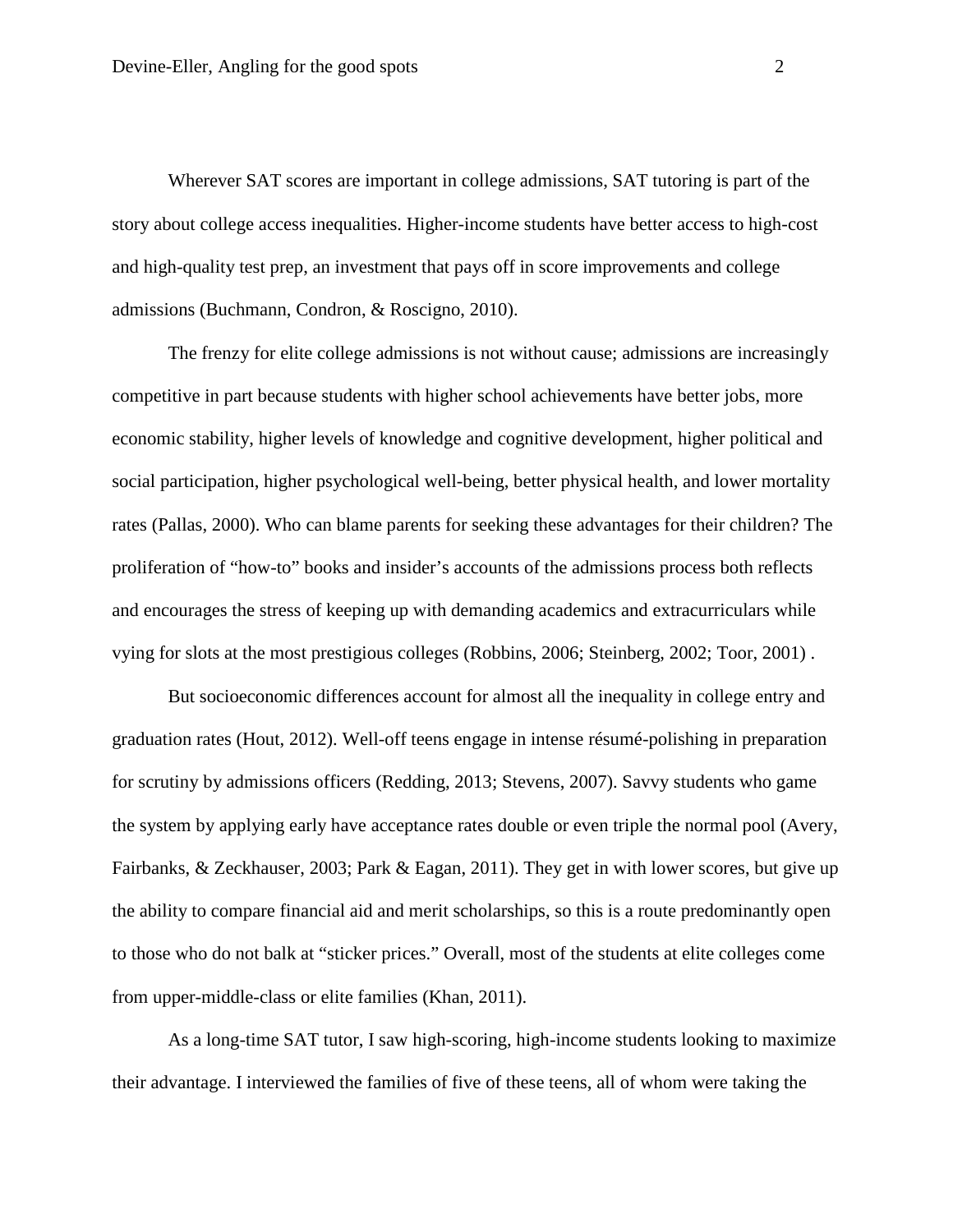SAT as juniors in high school. The families were all white, upper-middle-class, two-parent households living in suburban Central New Jersey. I asked about their goals for SAT tutoring and the future, what they thought tutoring meant and how they felt about it<sup>[1](#page-11-0)</sup>.

### *Concerted cultivation as a way of life*

Pierre Bourdieu, a French sociologist, argued that parents pass on to their children distinctive cultural knowledge which he called cultural capital (1984 [1979]). Schools reward students for the cultural competencies they bring to schooling rather than for how they perform once they are in the system. Annette Lareau's (2003) research shows that (upper-)middle-class children learn when and how to ask for individual customized accommodation (for example, from doctors or teachers). Their parents used "concerted cultivation" to promote success in institutional contexts. For example, they attend parent-teacher conferences, question and criticize schools and teachers, enroll students in adult-supervised, scheduled activities, and obtain expert help. In contrast, working-class and poor families parent through the "accomplishment of natural growth," a strategy not institutionally rewarded. Lareau found deep inequalities between these groups in who started and finished college by age 21 (2008).

Concerted cultivation parenting strategies stem from a taken-for-granted habit by which parents provide enrichment, including in families' daily lives. SAT verbal scores are built around the dinner table, not just with tutors (Heath, 1983). These (culturally) instinctive behaviors are strong enough to shape everything about the family's life, and yet are also often unquestioned to the point of becoming invisible. When I asked Jim's parents, for example, to tell me what, besides the private school and SAT tutoring, they did to help Jim, they said: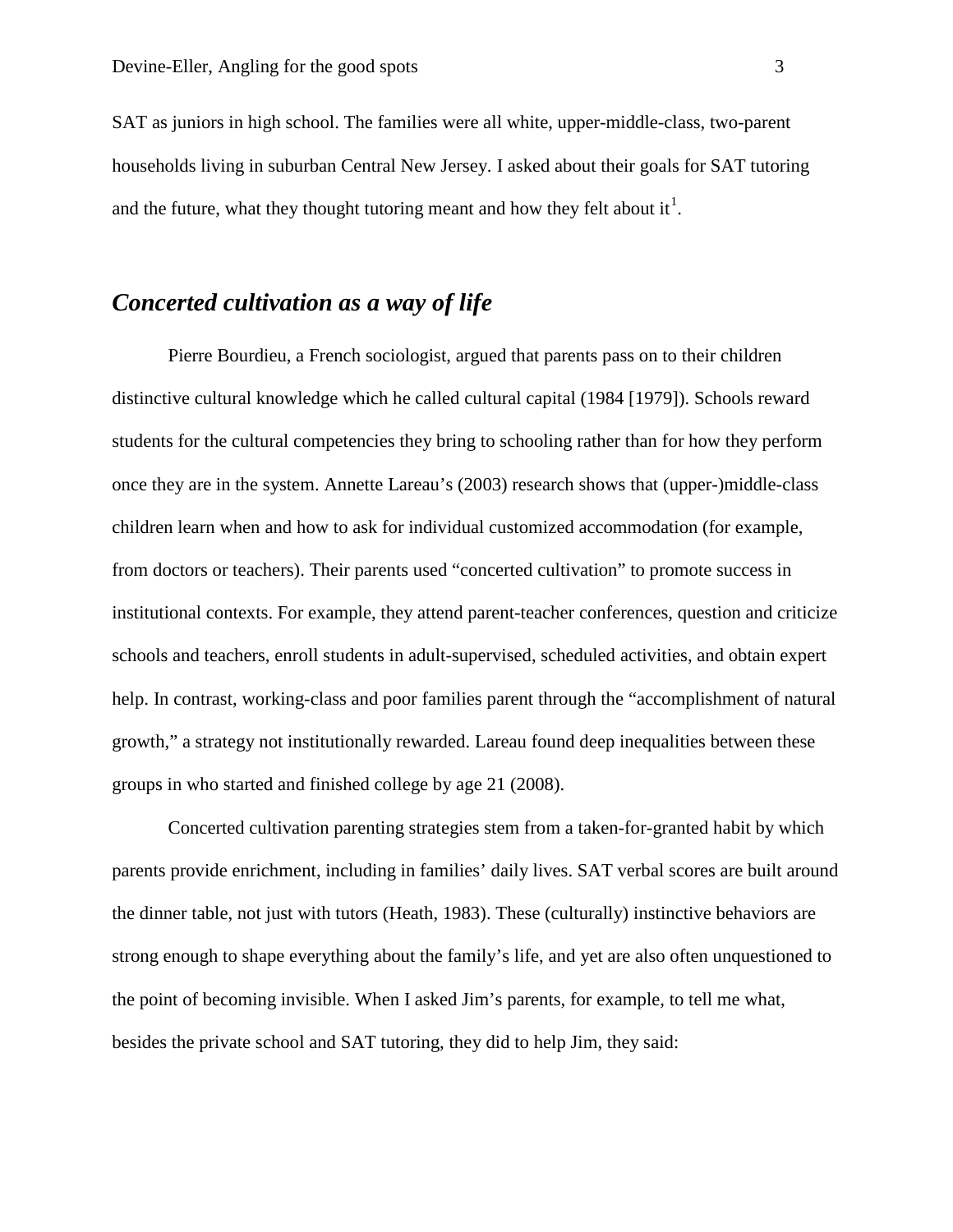Father: At this stage of the game? Um not too much. I mean, some. Well, we do stuff for him –

Mother (interrupting): Our whole life revolves around him!

Jim's father's comment illustrates how intensive parenting can become invisible. When parents are accustomed to prioritizing a child in their mental, emotional, financial, and time expenditures, doing 'nothing' and 'everything' can seem the same. Other families had similar difficulties verbalizing all the myriad things they did to help their children, which included SAT tutoring, academic assistance (including tutoring), choice of school, family vacations, students' activities, and where they lived.

Among these families, it was the norm for parents to intervene for specialized treatment for their children – in getting the good teachers and the right tracks, in demanding attention from college counselors, and, of course, in paying for SAT tutoring. When Brian missed the mandatory 11th grade state testing due to a family vacation, the counselor told him he would have to drop AP Literature to take a remedial class his senior year. His mother recounted:

He marches right into the principal's office. See it's good for him to be that way because if this guy does make a few little errors . . . Brian will be more on top of it, in his face, and if the guy tries to get away with just one little thing Brian will not let him get away with it. He came home that day and he was freaking out but he didn't know that I had already spoken to the guidance counselor on the phone. I told [the guidance counselor], 'This is what we are going to do.' He told me about taking the remedial classes next year and I said, 'I don't think we're going to have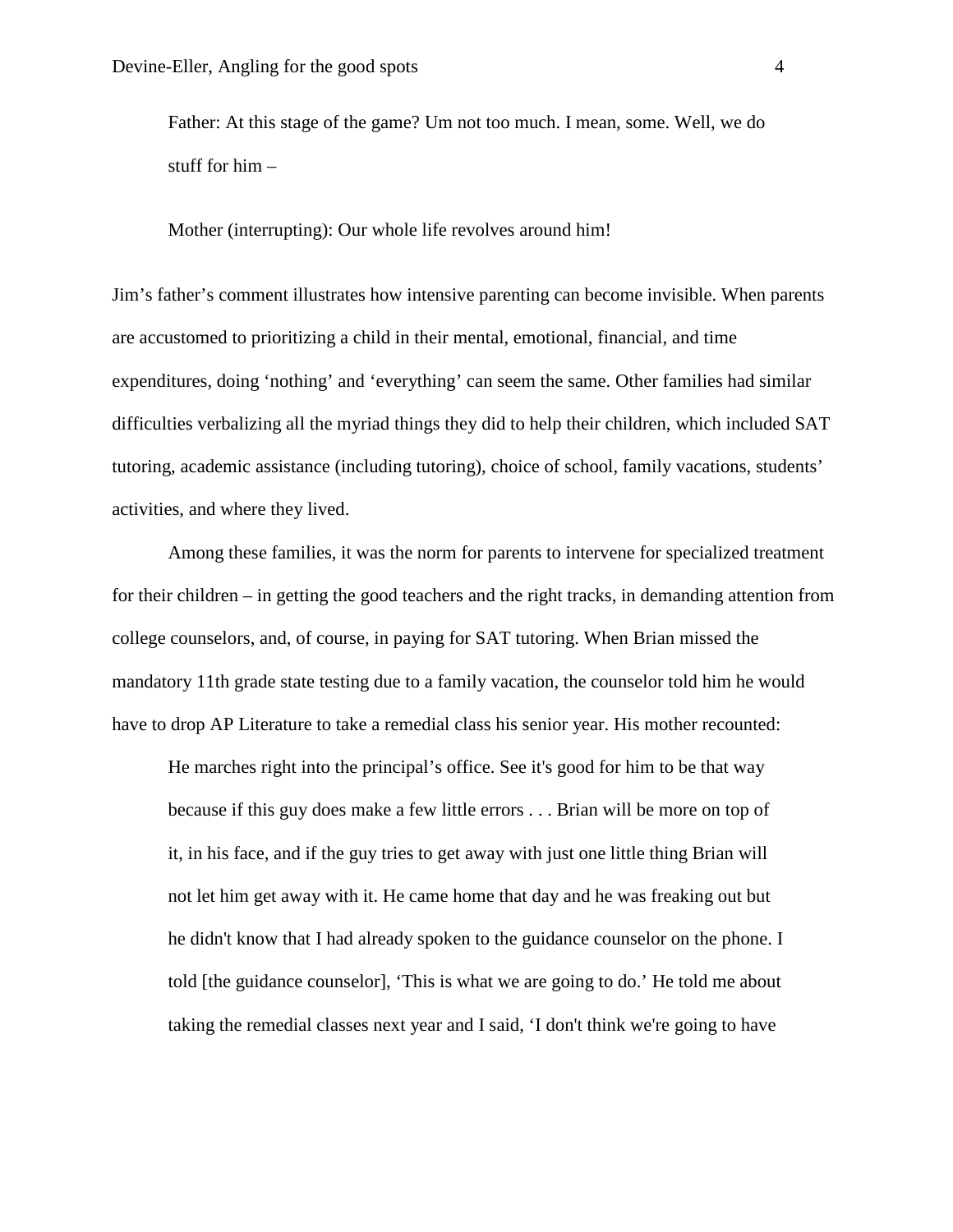to worry about that.' So then after he talked to the principal and a few other people that was sort of out of the way.

Brian's mother was willing to argue for an exemption for Brian, thus modeling for him how to obtain customized accommodation from the school, and ensuring the academic advantage of taking AP Literature. Parents felt that being able to intervene on the part of one's child was crucial to ensuring best possible education.

But parents are not involved in teens' daily lives in the same way they are involved with younger children; as Lareau and Horvat (1999) note, older children learn to take a more independent role in their own cultivation. Even as the transition to adulthood lengthens and helicopter parents garner scorn (Arnett & Tanner, 2005; Levine, 2006), teens take on increasing responsibility for the daily management of their own lives. Teens are not merely empty vessels bearing the cultural capital of their parents, but can "successfully [or unsuccessfully] use their cultural capital to move toward higher education" (Valadez, 1998). Teens learn and internalize ways of cultivating themselves. Families spoke of their desire to make teens self-motivated and high-achieving without "helicoptering." All the students I interviewed reported independently initiating interest in SAT tutoring. Brian took on the project of test prep entirely by himself, including scheduling and authorizing charges to his parents' credit card; his parents had only to decide how much money they would spend. Indeed, our interview was the first time I spoke to Brian's mother, though I had been meeting with Brian in their home for eight months already.

SAT tutoring is a specific act of concerted cultivation, transforming parents' economic capital into children's cultural capital. It is a way for parents to pass on educational advantages to their children, and it represents a specialized, pragmatic, out-of-school intervention that other children do not receive (Byun  $\&$  Park, 2012). All the families described their primary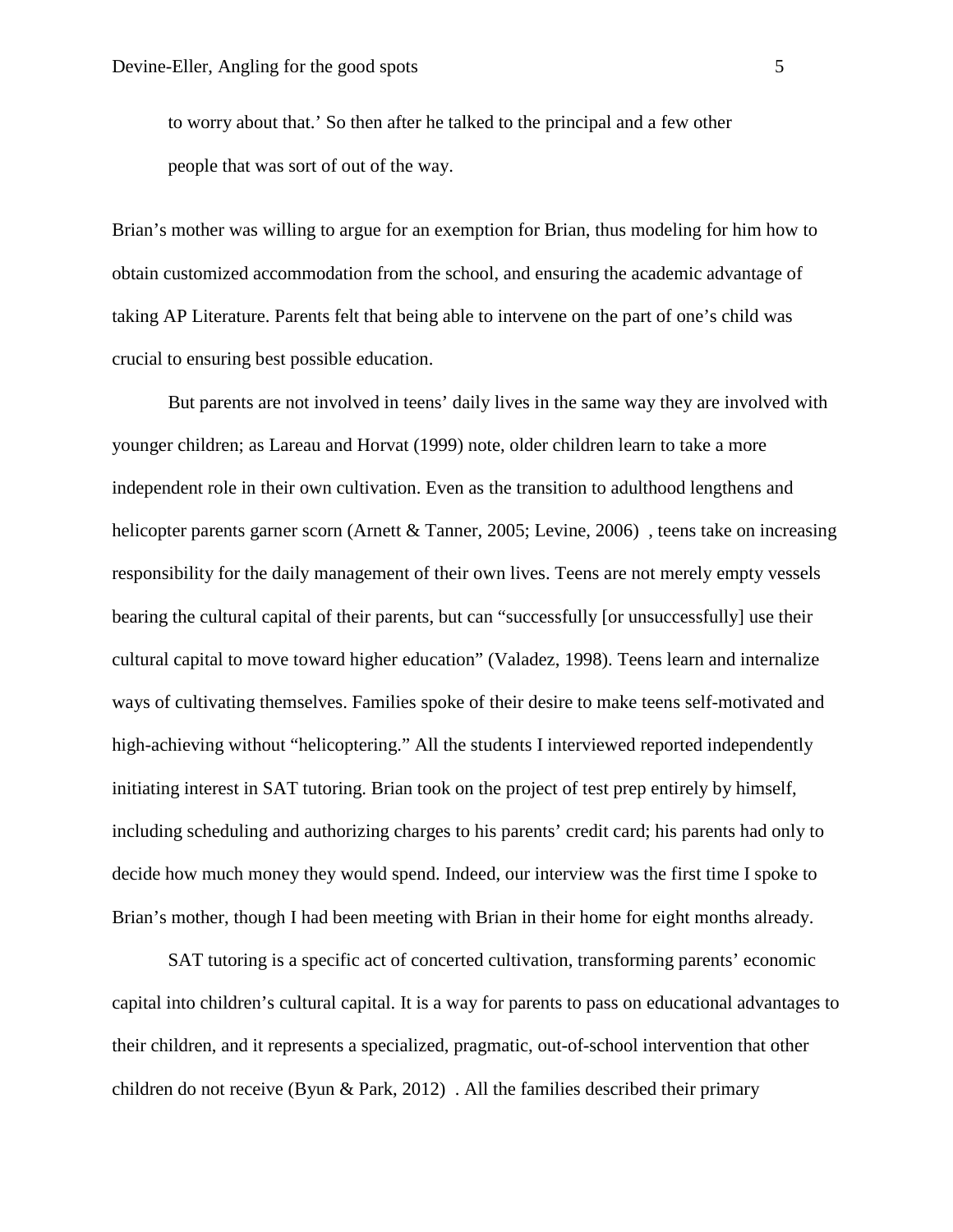motivation for SAT tutoring as increasing students' SAT scores. "Customized accommodation" is a useful way to think about what SAT tutoring, specifically, does: tutoring offers more efficient and targeted assistance, or as Jason's mother put it, "we could employ some customization to [Jason's] skill needs." Brendan, another student, declined SAT classes because he thought they "seem to cater to the lowest common denominator." Tutoring could be customized both to students' academic needs and to their busy schedules.

### *Moral dilemmas of concerted cultivation*

Families viewed SAT tutoring as providing a competitive advantage in college admissions through higher SAT scores. Brian specified that it wasn't the tutoring itself that provided advantage, but the resulting higher score that would lead to a better college, then a better job, and then "ahead." Jason and Kate wanted very high scores in order to be competitive at Ivy League colleges. Kate put it bluntly: "It's not necessarily about how well you do. It's about doing better than the people you're competing against."

Parents explained and justified their intense financial investment into their children by comparison to their children's peers. All five of these high-scoring students reported that nearly everyone they knew was also doing SAT prep. Since admissions officers regularly compare applicants against others from the same high school (Steinberg, 2002; Stevens, 2007), families are right to think this is a zero-sum game.

Some families relished this competition, like Kate, whose goal was to get to the best college she could, casualties be damned. Others saw it as a true ethical dilemma in which they could stand on principal about inequality, or help their child, but not both. Jim's father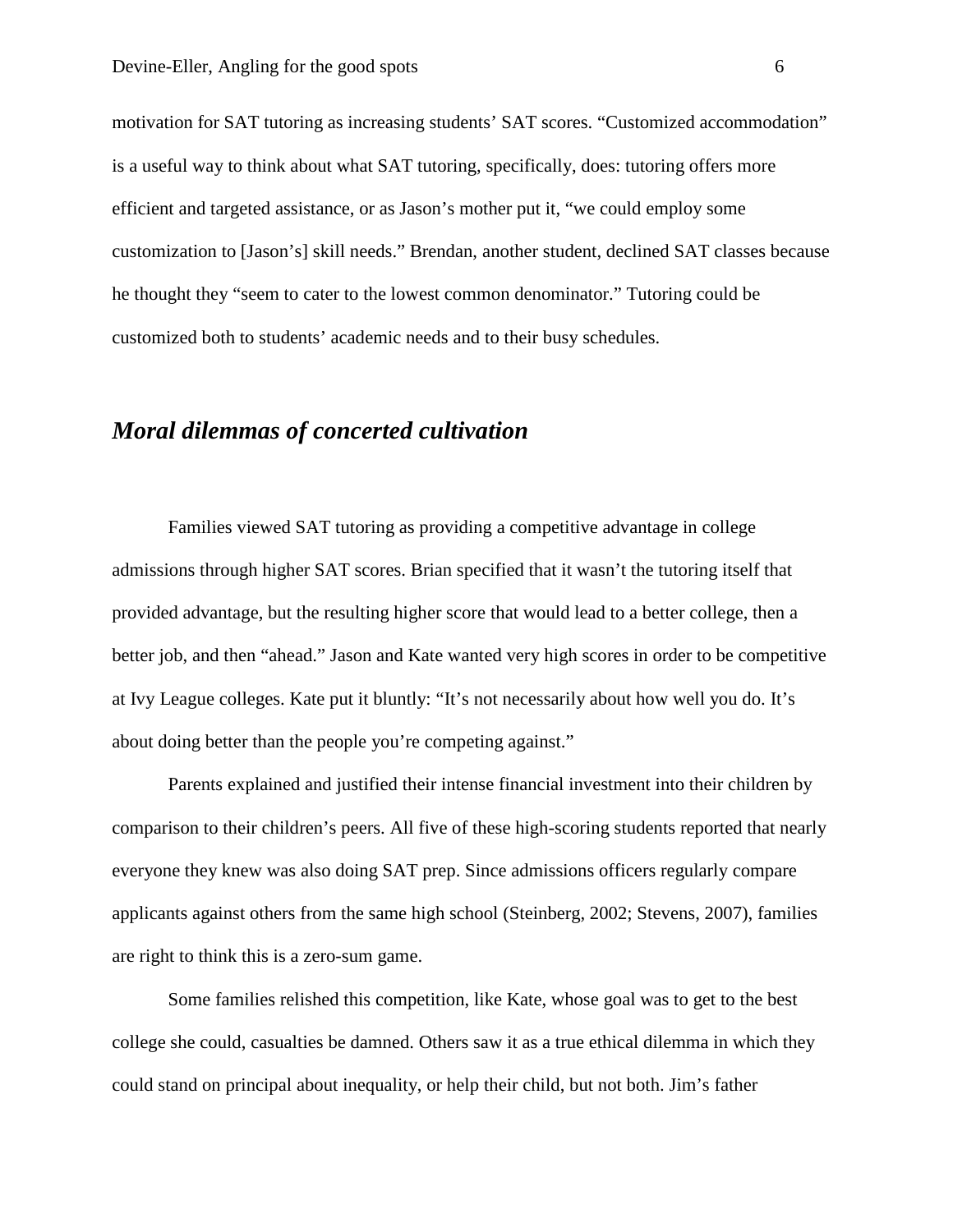characterized test prep as part of an "intellectual arms race." Jim's mother described the dilemma at length:

Well it's almost like your moral obligation as a parent is to do whatever you can to make sure your kid is ready to take these stupid [tests]. […] you know it doesn't seem right that there are such inequities in terms of the kinds of access kids have to things like SAT prep and access to adults who know how the system works and access to money, but my job as a parent is to do everything I can to help my kid be successful. But, it's actually exactly like things that happened when he was in elementary school in terms of tracking; the reality of our school system is that if you don't know what you're doing as a parent and you don't speak out you're not going to get the best for your kid because there's all these other people are going to be there angling for the good spots. But I hate being that way. I hate being that kind of parent.

Jim's parents are sensitive to the fact that their getting ahead requires that others fall behind. Despite their guilt, the moral obligation to help Jim succeed trumped the moral obligation to limit wider economic inequities.

One way parents justified this competitive advantage was by reframing concerted cultivation as "remedial" rather than "extra." They described their children's real or perceived shortcomings as reasons for SAT tutoring. Jim's mother, for example, was concerned about medications taken during her pregnancy. Thus (despite her clear articulation of the intellectual arms race) she said, "I never really thought about this as helping my kid get ahead. I feel like I want to buffer him in the event that something isn't quite right." Similarly, Jason's mother wanted to ameliorate any lingering effects of a learning disability for which Jason received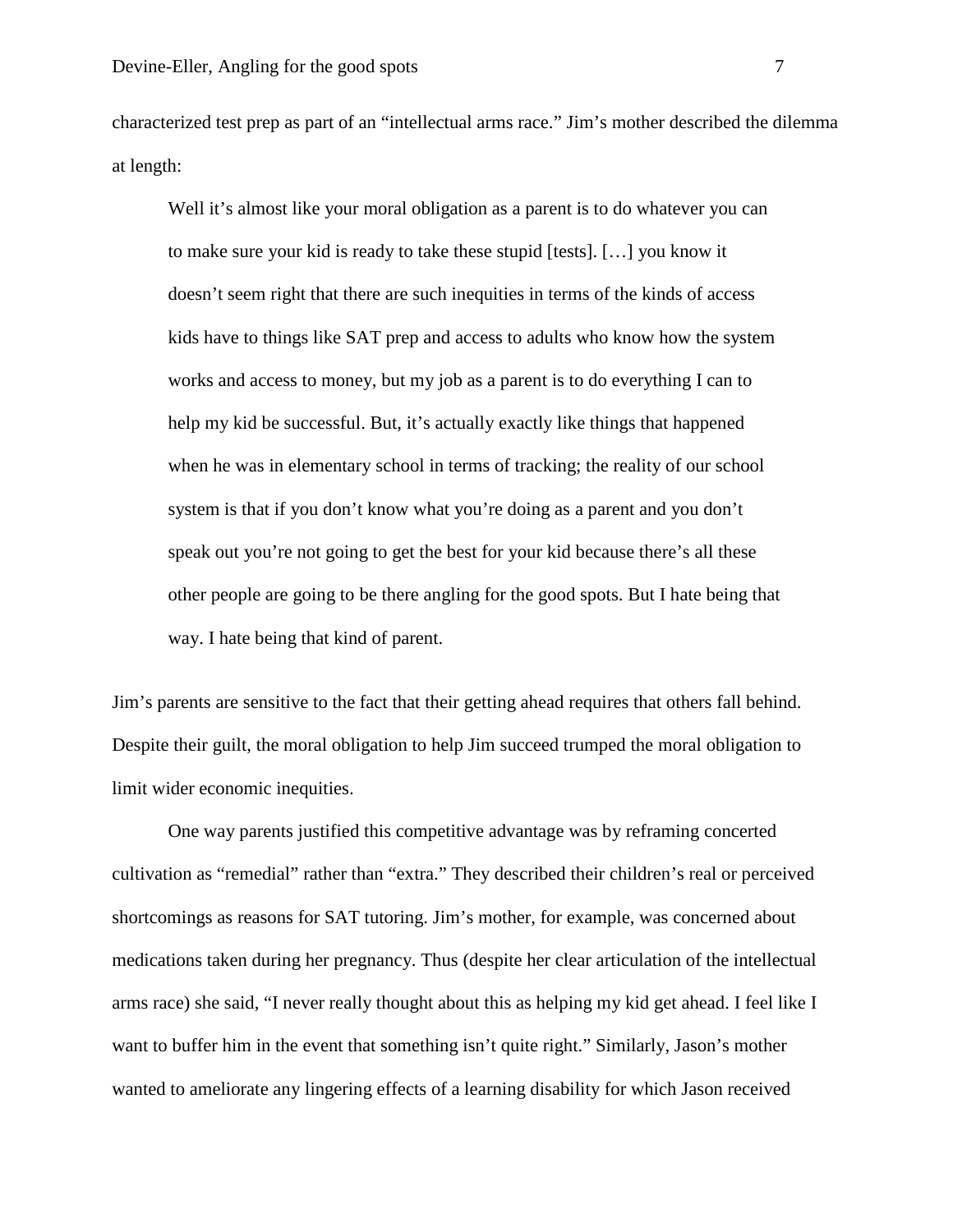interventions before kindergarten. These narratives cannot be taken at face value when both children in question take all AP or honors courses and have SAT scores above the 90th percentile. Rather, such stories soothe consciences that might otherwise be troubled by the competitive advantage available to their children.

#### *Is de-escalation possible?*

The "intellectual arms race" implies an escalation of academic interventions among those who can afford them. Intensification from the peer group may make tutoring seem a natural and even necessary activity. Other researchers show escalation in decisions of schooling, housing, extracurricular activities, and course-taking (Brantlinger, 2003; Friedman, 2013; Johnson, 2006; Lareau & Weininger, 2008) . Lareau (2003) is careful to note the costs of concerted cultivation, and at some point the institutional advantages of this parenting strategy may backfire. Already medical and educational experts report concern about overscheduled, overstressed children (Levine, 2006; Marklein, 2006; Redding, 2013; Weissbourd, 2011). But there may be an ethical cost, too, in providing relative advantage to one's own children: as Weis, Cipollone and Jenkins (2014) argue, this looks like class warfare. School staff might be implicated in the battle, too, as they come under pressure to support the escalators, but feel morally committed to educational equality. Knowing more about families who can afford concerted cultivation but decide against it (What makes them different? How do they decide? How do their children fare?) might help us see how educational professionals can encourage thoughtful de-escalation.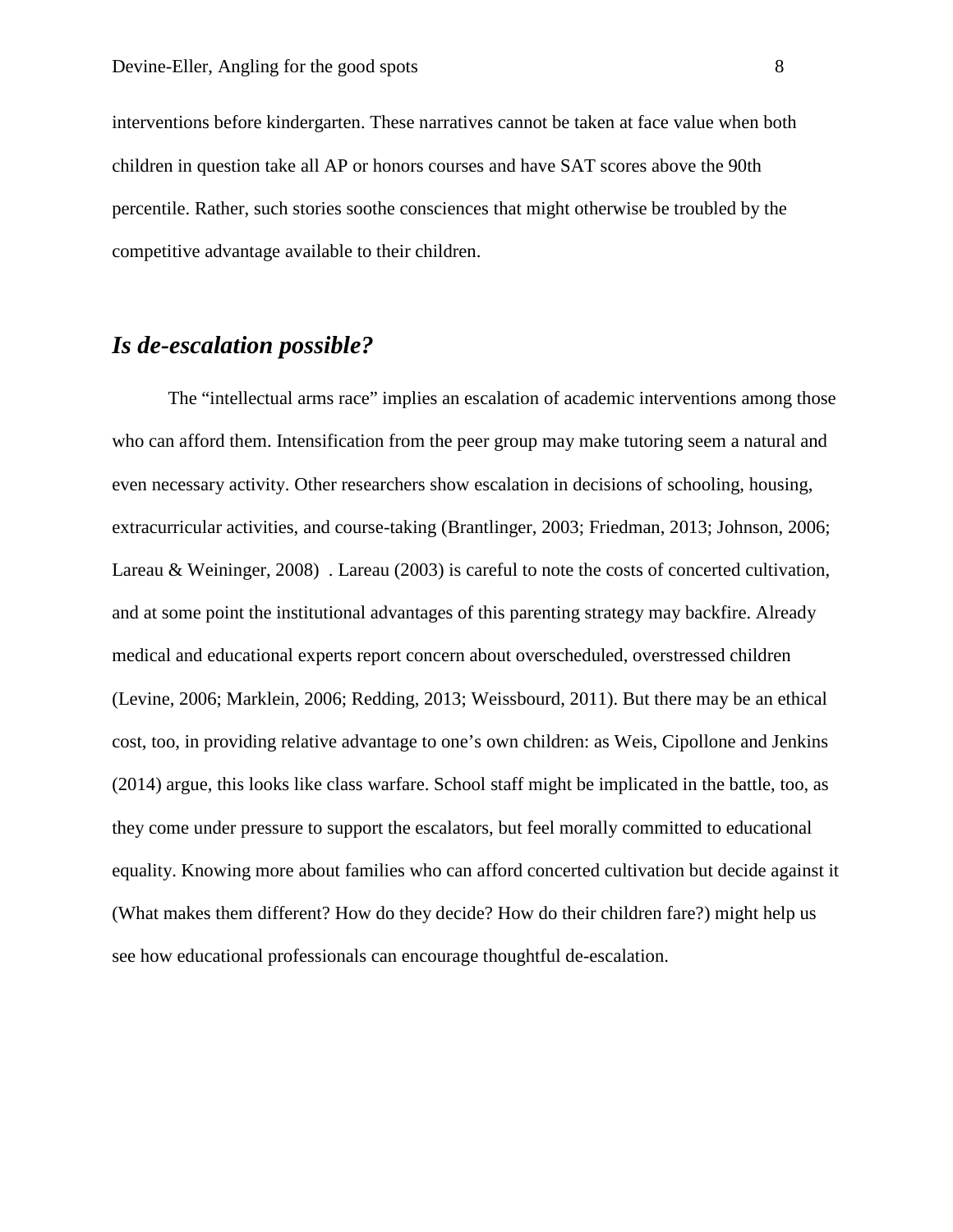### *Practical advice for counselors*

- Parents' visibility says little about their involvement. Apparently "uninvolved" parents might be carefully managing their teen's education from the background.
- Teens vary in their abilities to take over management of their daily lives. Some can (or must) handle pretty much everything. Communicate college-planning information directly to teens as well as to parents.
- Parents might relish the "intellectual arms race," or they might feel compelled to participate. Counselors might programmatically encourage reflection on social equality as a part of the college transition. Families might need guidance figuring out the costs and benefits, how to resist the pressure toward intensification, how to define success for themselves, and how to remain sane throughout the stressful process.
- Consider how to support students who do not have the family resources for tutoring or expert help; there may be local resources they can draw on.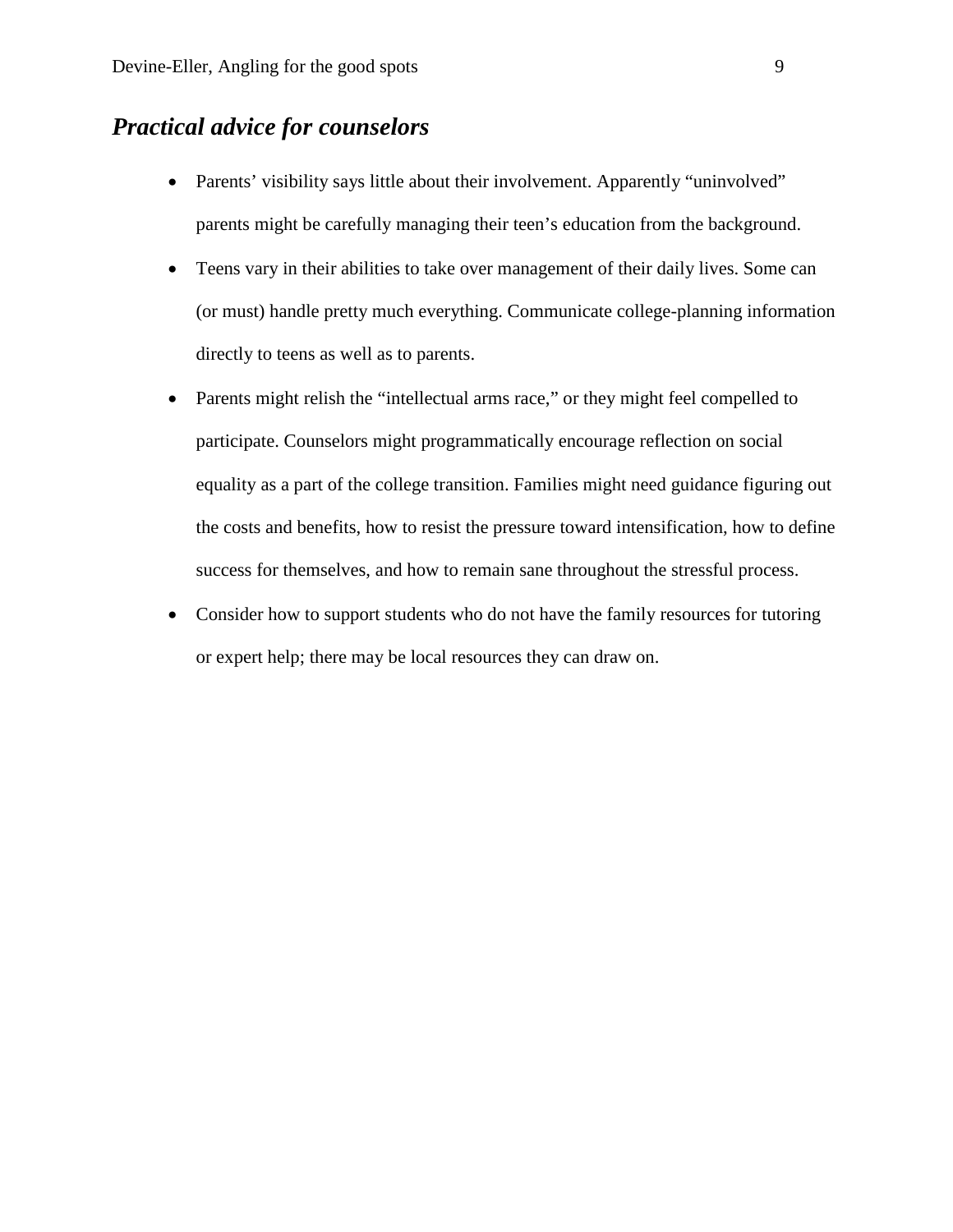|                 |                                        |                                                                                                                                                |                                                            |                                                                                                                              | Interview    | Goal    | College                  |
|-----------------|----------------------------------------|------------------------------------------------------------------------------------------------------------------------------------------------|------------------------------------------------------------|------------------------------------------------------------------------------------------------------------------------------|--------------|---------|--------------------------|
| Student* School |                                        | 1th grade courses                                                                                                                              | Student interests                                          | Parent occupations                                                                                                           | participants | score** | Attended                 |
|                 | Brendan highly-ranked<br>public school | AP English, AP<br>Language and                                                                                                                 | gymnast 20<br>hours/week                                   | mother is a professor;<br>father is a lawyer                                                                                 | Brendan      | 2000    | University<br>New York   |
|                 |                                        | Calculus, Spanish<br>$\mathbf{A}^{\mathbf{P}}$<br>World History,<br>Composition,                                                               |                                                            |                                                                                                                              |              |         |                          |
| Brian           | large highly-                          | AP Lit, AP U.S.                                                                                                                                | very active in school, mother does the                     |                                                                                                                              | Mom, Brian   | >2000   | George                   |
|                 | ranked                                 | suburban public physics and honors<br>History, honors                                                                                          | church activities<br>community, and                        | accounting & payroll for<br>father's construction                                                                            |              |         | Washington<br>University |
|                 |                                        | Spanish                                                                                                                                        |                                                            | company                                                                                                                      |              |         |                          |
| Jason           | large, highly-                         | ళ<br>AP Language                                                                                                                               | active with arts                                           | mother is a vice president                                                                                                   | Mom, Jason   | >2250   | Yale                     |
|                 | ranked                                 | suburban public Biology, AP Calculus<br>History,<br>$\mathbf{A}^{\mathbf{p}}$<br>honors Spanish,<br>Composition,<br>BC, AP U.S.<br>honors band | outside school                                             | travels frequently; father is<br>in a healthcare company $\&$<br>a physician                                                 |              |         | University               |
| Jim             | private                                | AP History and AP                                                                                                                              | manager of school                                          | both parents are professors Mom, Dad                                                                                         |              | 2000    | Hamilton                 |
|                 | miles away                             | boarding school Spanish, but opted<br>several hundred out of an honors<br>English class                                                        | baseball team; active<br>with Boy Scouts and<br>his church |                                                                                                                              |              |         | College                  |
| Kate            | large highly-<br>ranked                | AP Literature, AP<br>U.S. History,                                                                                                             | community service,<br>very active with                     | father is a vice president in Mom, Dad,<br>a healthcare company,                                                             | Kate         | >2100   | College<br><b>Boston</b> |
|                 |                                        | suburban public advanced Precalculus her church, and<br>science<br>and advanced                                                                | student government                                         | where mother also worked<br>until she had children                                                                           |              |         |                          |
|                 |                                        |                                                                                                                                                |                                                            | *Student names are pseudonyms and interests are changed to protect confidentiality. College names, however, are undisguised. |              |         |                          |
|                 | **On a 600-2400 point scale.           |                                                                                                                                                |                                                            |                                                                                                                              |              |         |                          |
|                 | Table 1. Descriptions of students and  |                                                                                                                                                | interview participants.                                    |                                                                                                                              |              |         |                          |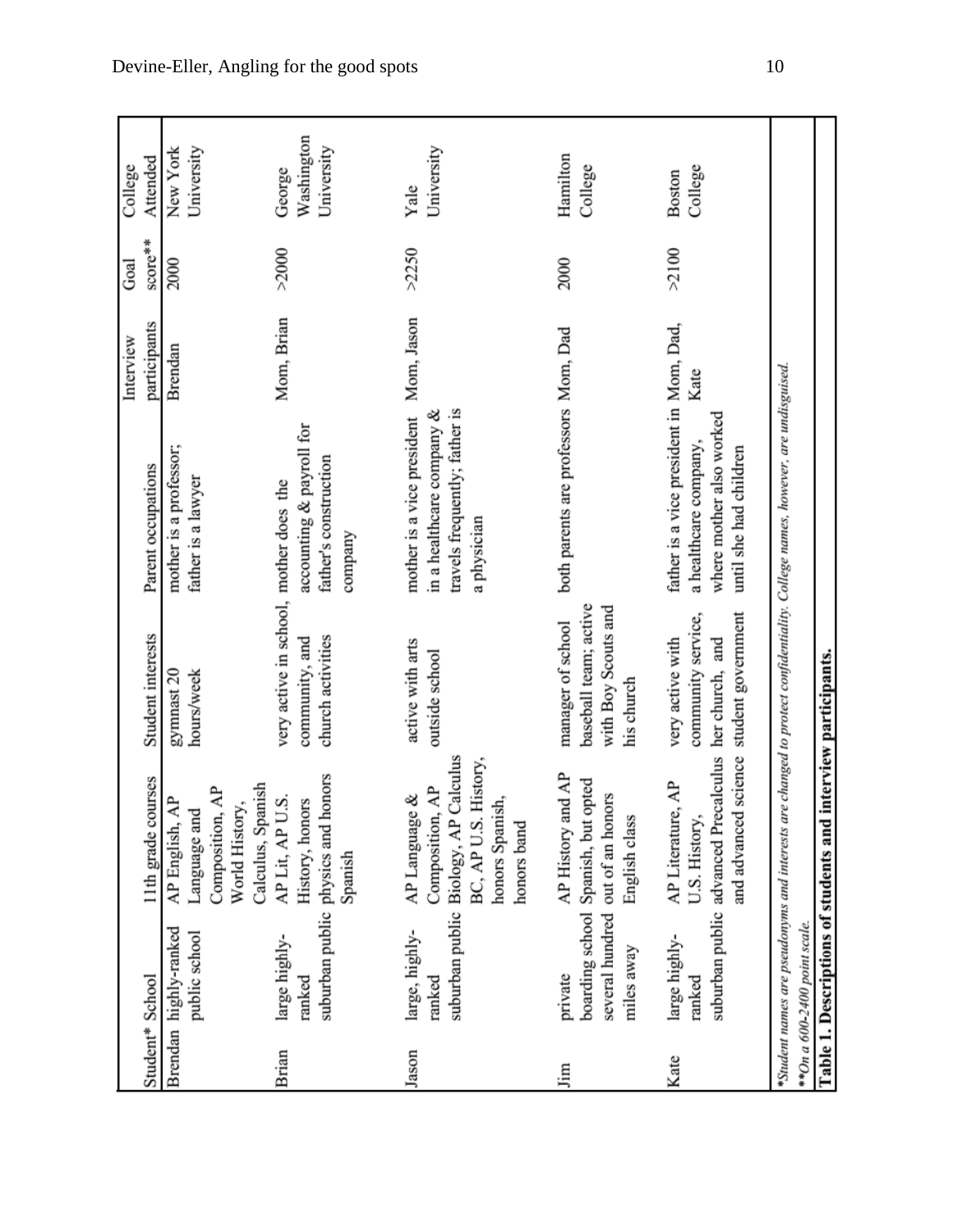#### References

- Arnett, J. J., & Tanner, J. L. (2005). *Emerging adults in america: Coming of age in the 21st century* (1st ed.). Washington, DC: American Psychological Association.
- Avery, C., Fairbanks, A., & Zeckhauser, R. (2003). *The early admissions game: Joining the elite*. Cambridge, Mass. ; London: Harvard University Press.
- Bourdieu, P. (1984 [1979]). *Distinction: A social critique of the judgement of taste* [Distinction.]. Cambridge, MA: Harvard University Press.
- Brantlinger, E. A. (2003). *Dividing classes: How the middle class negotiates and rationalizes school advantage*. New York: RoutledgeFalmer.
- Buchmann, C., Condron, D., & Roscigno, V. (2010). Shadow education, american style: Test preparation, the SAT, and college enrollment. *Social Forces, 89*(2), 435-461.
- Byun, S., & Park, H. (2012). The academic success of east asian american youth: The role of shadow education. *Sociology of Education, 85*(1), 40-60.
- Friedman, H. L. (2013). *Playing to win: Raising children in a competitive culture*. Berkeley: University of California Press.
- Heath, S. B. (1983). *Ways with words: Language, life, and work in communities and classrooms*. Cambridge Cambridgeshire; New York: Cambridge University Press.
- Hout, M. (2012). Social and economic returns to college education in the united states. *Annual Review of Sociology, 38*(1), 379-400.
- Johnson, H. B. (2006). *The american dream and the power of wealth: Choosing schools and inheriting inequality in the land of opportunity*. New York: Routledge.
- Khan, S. R. (2011). *Privilege: The making of an adolescent elite at st. paul's school*. Princeton, NJ: Princeton University Press.
- Lareau, A. (2003). *Unequal childhoods: Class, race, and family life*. Berkeley, CA: University of California Press.
- Lareau, A., & Horvat, E. M. (1999). Moments of social inclusion and exclusion race, class, and cultural capital in family-school relationships. *Sociology of Education, 72*(1), 37-53.
- Lareau, A., & Weininger, E. B. (2008). Class and the transition to adulthood. In A. Lareau, & D. Conley (Eds.), *Social class* (pp. 118-151). New York: Russell Sage Foundation.
- Levine, M. (2006). *The price of privilege: How parental pressure and material advantage are creating a generation of disconnected and unhappy kids* (1st ed.). New York: HarperCollins.
- Marklein, M. B. (2006, March 20). Advanced coursework: An 'arms race' among students. *USA Today*
- Pallas, A. M. (2000). The effects of schooling on individual lives. In M. T. Hallinan (Ed.), *Handbook of the sociology of education* (pp. 499-525). New York: Kluwer Academic/Plenum.
- Park, J. J., & Eagan, M. K. (2011). Who goes early?: A multi-level analysis of enrolling via early action and early decision admissions. *Teachers College Record, 113*, 2345-2373.
- Redding, A. B. (2013). Extreme pressure: The negative consequences of achievement culture for affluent students during the elite college admission process. *Journal of College Admission,*  (221), 32-37.
- Robbins, A. (2006). *The overachievers: The secret lives of driven kids* (1st ed.). New York: Hyperion.
- Steinberg, J. (2002). *The gatekeepers: Inside the admissions process of a premier college*. New York; London: Viking.